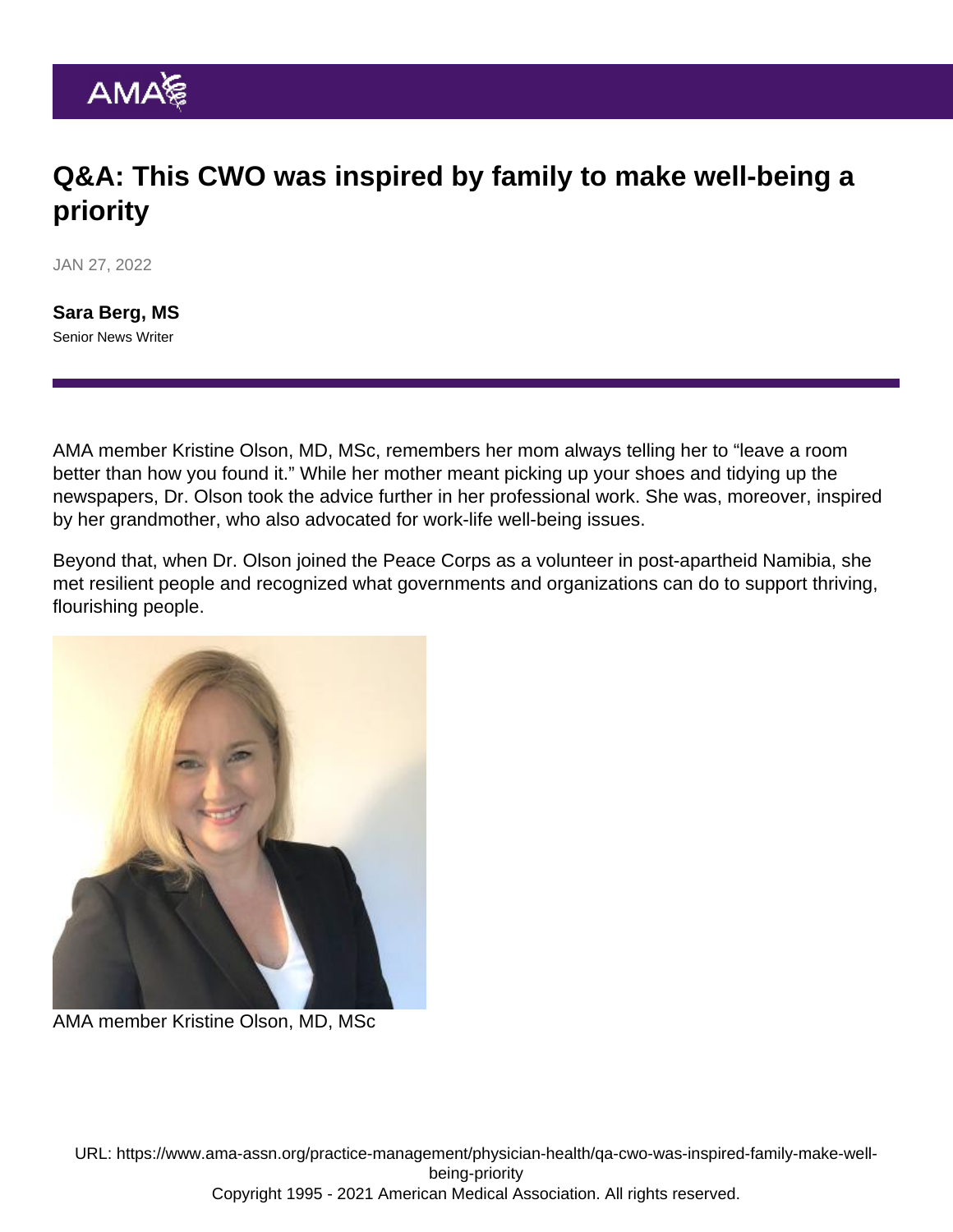That experience inspired Dr. Olson, a med-peds trained physician at Yale New Haven Hospital and assistant clinical professor at Yale School of Medicine, to focus on physician burnout and well-being. In early 2016, Yale rolled out their first burnout assessments and assembled a clinician wellness council of representatives from throughout the health system. At the onset of the pandemic in March 2020, she was named the [chief wellness officer](https://www.ama-assn.org/practice-management/physician-health/what-chief-wellness-officer) (CWO) for Yale New Haven Hospital.

In a recent interview, Dr. Olson discussed joining the Peace Corps, her role as CWO and her plans for the year.

AMA: You've talked about [physician burnout](https://www.ama-assn.org/topics/physician-burnout) being an early indicator of health system dysfunction. What do you mean by that?

Dr. Olson: I call it a leading indicator because the lagging indicators would be when people start physically or psychologically checking out of the organization or medicine, or—tragically—life. Lagging indicators would also be errors, poor patient experience or lack of access to services due to lack of physicians.

Burnout and well-being metrics give medical professionals an opportunity to indicate what is not working for them. For example, where are their pain points in practice that make it difficult to accomplish their mission effectively and efficiently, and to be in service to their patients in delivering that high quality result that makes them proud of their work. We measure those stressors in the culture, practice, resilience and work-life balance.

For example, in response to a high burnout score, a department might explain it as being related to the acquisition of a new hospital as they absorbed the patient volume, or the extra time on the road driving to the new clinics.

Another example: the wellness report may say that the EHR is the sole stressor driving high burnout for one section. When asked, that section might explain it as being related to the in-basket task load due to patient questions and requests from the call center or the lack of clinic rooms to accommodate more in person clinic encounters, so managing through messages and call-backs with limited teambased share-the-care order-entry resulting in significant work after normal clinic hours and difficulty maintaining work-life balance.

Advocating for solutions may involve engaging multiple organizational stakeholders, such as the chief medical information officers, clinical redesign, care signature, pharmacists, telehealth or others.

Fortunately, Yale New Haven Hospital's organizational stakeholders are always interested and willing to take on these challenges, even when their responsibilities also include keeping up with the latest mandates and regulatory changes, which they increasingly do with wellness in mind. While I wish that I could clone them to eliminate burnout faster, I am grateful knowing that they always keep us at the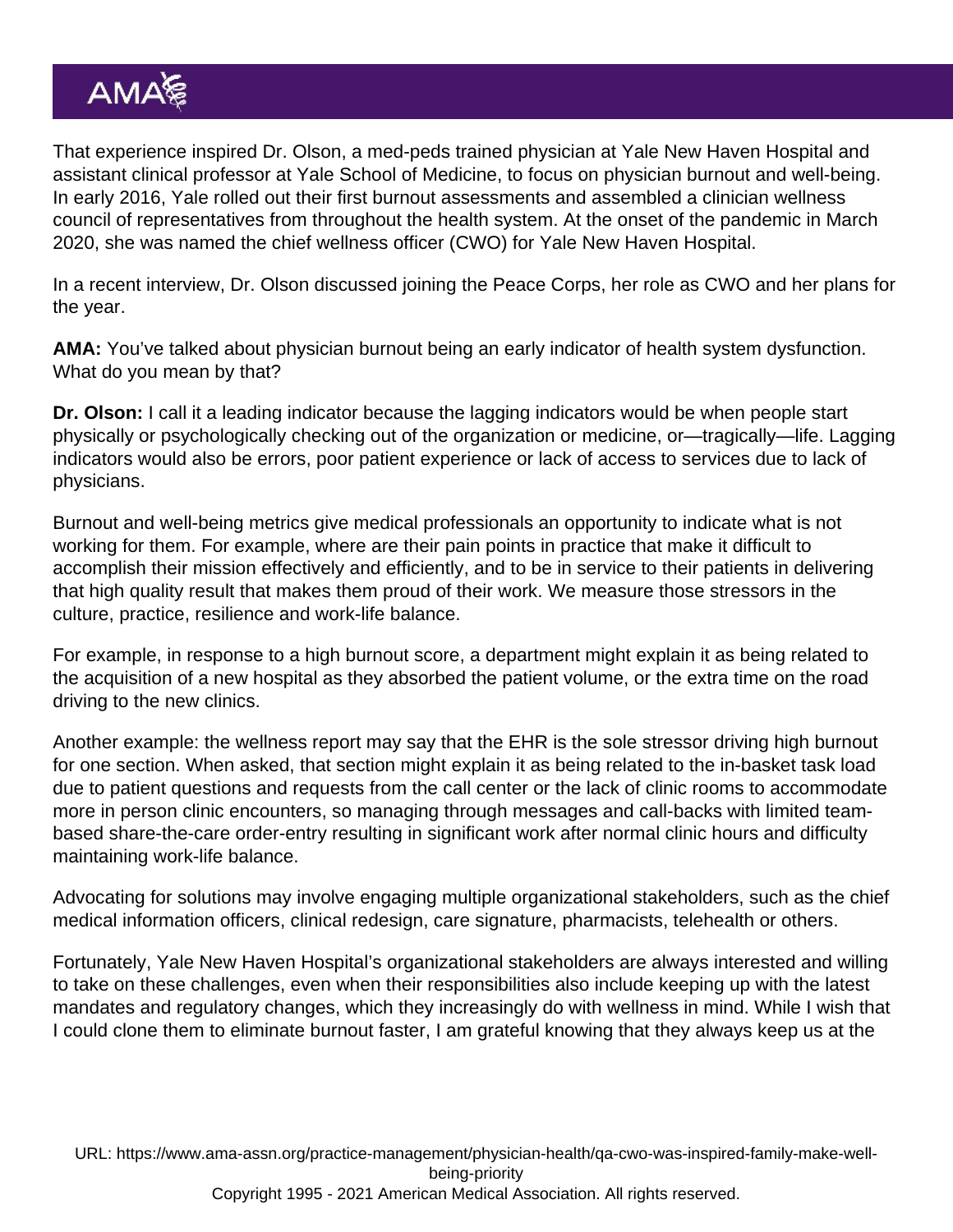cutting edge of any advances in health service delivery.

The surveys and conversations about the results can help restore a sense of control to remedy stressors. When people don't have a sense of control, it can create a lot of frustration, which can lead to burnout and other lagging indicators.

AMA: Did you [measure burnout](https://www.ama-assn.org/system/files/2020-09/practice-transformation-toolkit.pdf) (PDF) before the pandemic?

Dr. Olson: We measured burnout at the end of 2018. Due to COVID-19, the last survey was measured after the first wave in 2020. The overall burnout rate did not change dramatically. We saw improvements in many areas. However, you could see that those on the front lines were affected by the pandemic. Some had been managing high volumes of very sick patients for a long period of time.

We did see an overall rise in our quality leadership scores. I think the medical staff was pleased with how Yale New Haven Health managed the pandemic, even though it was a difficult time. We are just north of New York City.

Throughout the pandemic, we used the Yale Stress Self-Assessment tool to monitor stress levels over time across the system. Among other things, it did reveal high levels of exhaustion for the entire health care work force.

AMA: What did you see with burnout related to the rapid uptake of telehealth?

Dr. Olson: A majority of physicians are using—or have used—telehealth, 90% for the very first time since the pandemic. Yale New Haven Health went from about 300 telehealth visits per year to over half a million in less than a year, according to our director of telehealth, Scott Sussman, MD, with whom we did a study.

Without much formal training, 85% of physicians found no difficulty transitioning to telehealth, which was significantly correlated with professional fulfillment and less burnout. Not surprisingly, the hospitalbased specialties, hospitalists and intensive care were among the least likely to use telehealth and also among those who expressed the most difficulty transitioning to telehealth. Emergency medicine did not use telehealth.

Of those who used telehealth during the pandemic, most thought it was adequate for their patient encounters and able to accommodate the same number of patients. Of the features we examined, the features most highly correlated with professional fulfillment were call center support, scheduling assistance, virtual rooming support, IT support, integration in the EHR, ability to care for all patients without excluding any populations, and the ability to add more people to the visit. The physicians most satisfied with telehealth were pediatric specialists and neurologists-psychiatrists. Those who were less satisfied were general pediatricians, surgeons and procedure-based specialties.

URL: [https://www.ama-assn.org/practice-management/physician-health/qa-cwo-was-inspired-family-make-well](https://www.ama-assn.org/practice-management/physician-health/qa-cwo-was-inspired-family-make-well-being-priority)[being-priority](https://www.ama-assn.org/practice-management/physician-health/qa-cwo-was-inspired-family-make-well-being-priority) Copyright 1995 - 2021 American Medical Association. All rights reserved.